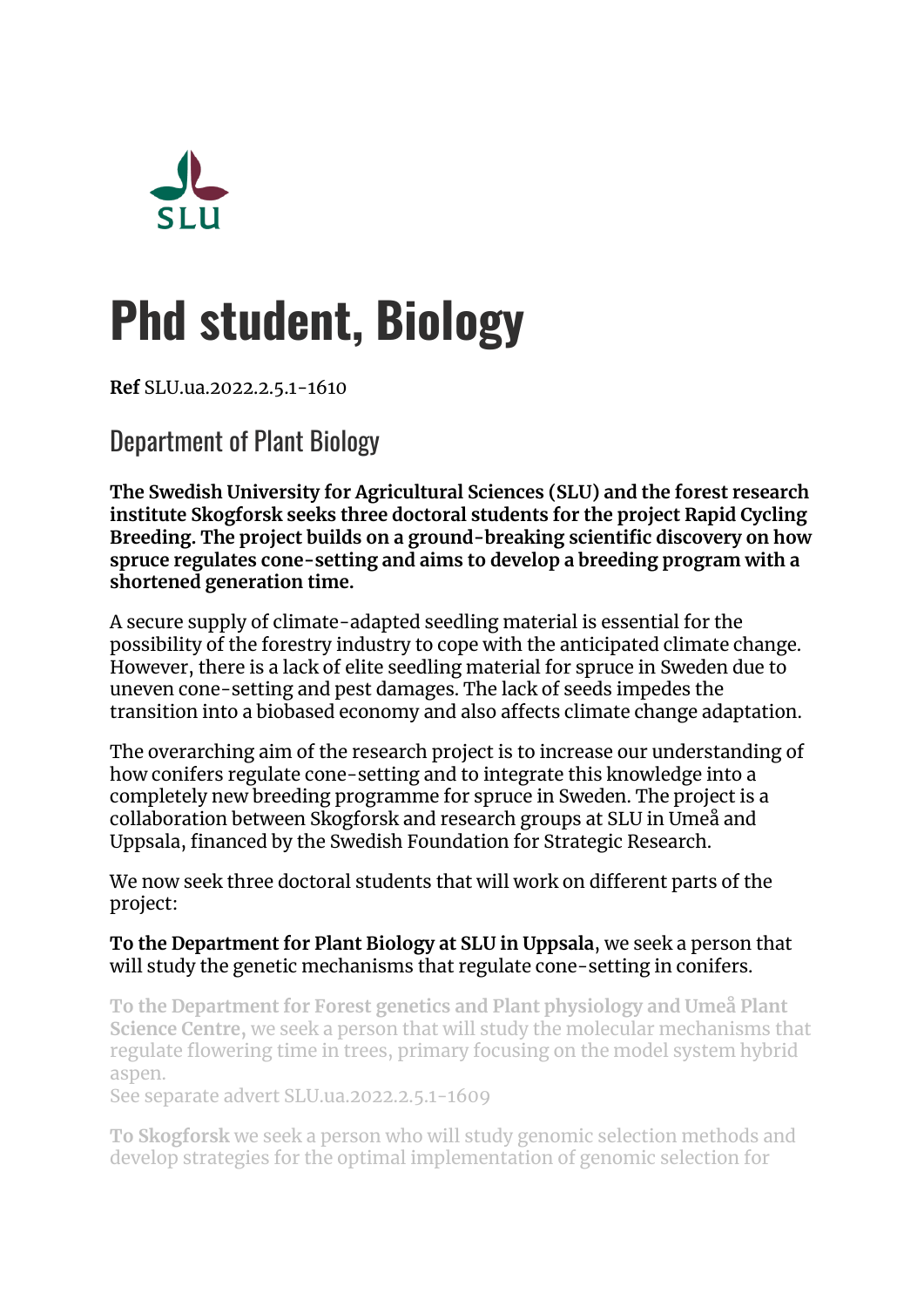#### conifers. See separate advert SLU.ua.2022.2.5.1-1611

**The Department for Plant Biology, SLU, in Uppsala,** is part of Uppsala Biocentrum which hosts departments in the broad Life Science area and the [Linnean Centre for Plant Biology in Uppsala.](https://lcpu.se/) We conduct research and research education to provide basic knowledge about the processes that govern plant growth and defence, with applications in forestry and agriculture. Contact: Jens.Sundström@slu.se <https://www.slu.se/en/ew-cv/jens-sundstrom/>

**The Department for Forest Genetics and Plant Physiology is part of the Umeå Plant Science Centre (UPSC),** one of the most vital research environments in Europe focused on experimental plant science. At [UPSC,](https://www.upsc.se/) more than 200 persons of 47 nationalities work to understand the molecular mechanisms that regulate plant growth, development, and adaptation, with applications in forest biotechnology. We also study forest genetics and breeding in close collaboration with the forestry industry and Skogforsk. Contact:

Ove.Nilsson@slu.se [https://www.upsc.se/researchers/5943-nilsson-ove-control-of-flowering](https://www.upsc.se/researchers/5943-nilsson-ove-control-of-flowering-time-and-tree-phenology.html#research)[time-and-tree-phenology.html#research](https://www.upsc.se/researchers/5943-nilsson-ove-control-of-flowering-time-and-tree-phenology.html#research)

**Skogforsk** develops and utilizes treematerial by the breeding of economically important tree species for the Swedish forestrý . The applied research comprises of tree breeding, forest technology, resource use efficiency, environmental impacts, logistics, bioenergy, and forest maintenance. Skogforsk employs 135 persons, of which 80 are scientists [\(www.skogforsk.se\)](http://www.skogforsk.se/).

Contact:

Mari.Suontama@skogforsk.se [https://www.skogforsk.se/kontakt/personal/mar](https://www.skogforsk.se/kontakt/personal/mari-suontama/) [i-suontama/](https://www.skogforsk.se/kontakt/personal/mari-suontama/)

Read more about our benefits and what it is like to work at SLU at https://www.slu.se/en/about-slu/work-at-slu/

## "Rapid Cycling Breeding": Genetic mechanisms that regulate conesetting in conifers

### Qualifications:

Applicants should have a degree comparable to a Master of Science in biology, biotechnology or related knowledge that the employer considers equivalent and experience in molecular biology methods and bioinformatics. You should also have good communication skills, both in spoken and written English, be creative, and have capacity to take own initiatives and to work independently. Good social competence and the ability to co-operate are valued assets.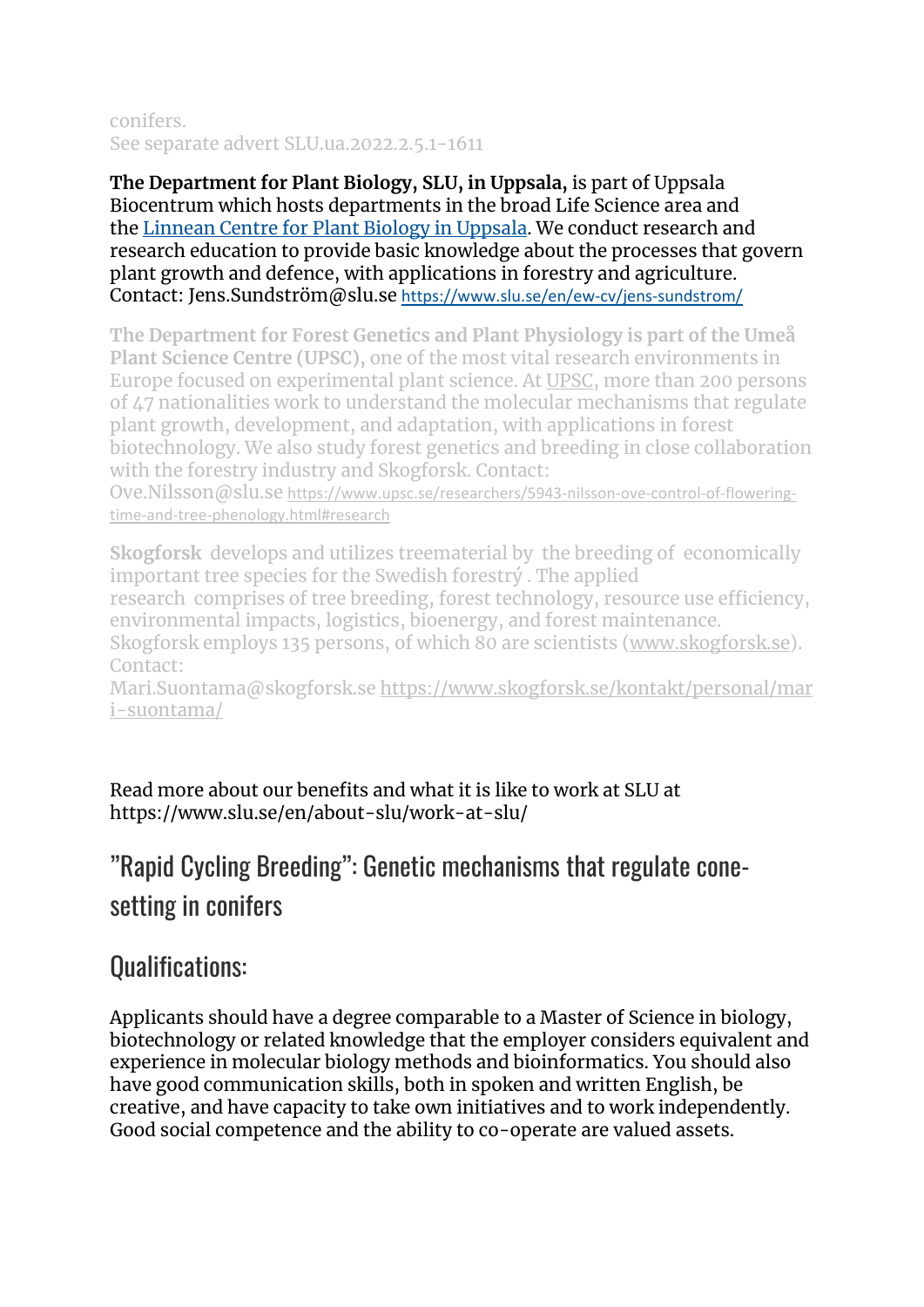Place of work:

Uppsala.

Forms for funding or employment:

Employment (4 years).

Starting date:

According to agreement.

## Application:

Click the "Apply" button to submit your application. The deadline is 2022-05- 31.

To qualify for third-cycle (Doctoral) courses and study programmes, you must have a second-cycle (Master's) qualification. Alternatively, you must have conducted a minimum of four years of full-time study, of which a minimum of one year at second-cycle level.

Applicants will be selected based on their written application and CV, degree project, copies of their degree certificate and transcript of records from previous first and second-cycle studies at a university or higher education institution, two personal references, and knowledge of English. More information about the English language requirements can be found here: [www.slu.se/en/education/programmes-courses/doctoral-studies/new](http://www.slu.se/en/education/programmes-courses/doctoral-studies/new-doctoral-students/english-language-requirements/)[doctoral-students/english-language-requirements/](http://www.slu.se/en/education/programmes-courses/doctoral-studies/new-doctoral-students/english-language-requirements/)

Please note that applicants invited to interview must submit attested copies of their degree certificate, a transcript of records from previous first and secondcycle studies at a university or higher education institution. Applicants who are not Swedish citizens need to submit an attested copy of their passport's information page containing their photograph and personal details.

Read about the PhD education at SLU at [www.slu.se/en/education/programmes-courses/doctoral-studies/](https://www.slu.se/en/education/programmes-courses/doctoral-studies/)

## Academic union representatives:

[https://internt.slu.se/en/my-employment/employee](https://internt.slu.se/en/my-employment/employee-associations/kontaktpersoner-vid-rekrytering/)[associations/kontaktpersoner-vid-rekrytering/](https://internt.slu.se/en/my-employment/employee-associations/kontaktpersoner-vid-rekrytering/)